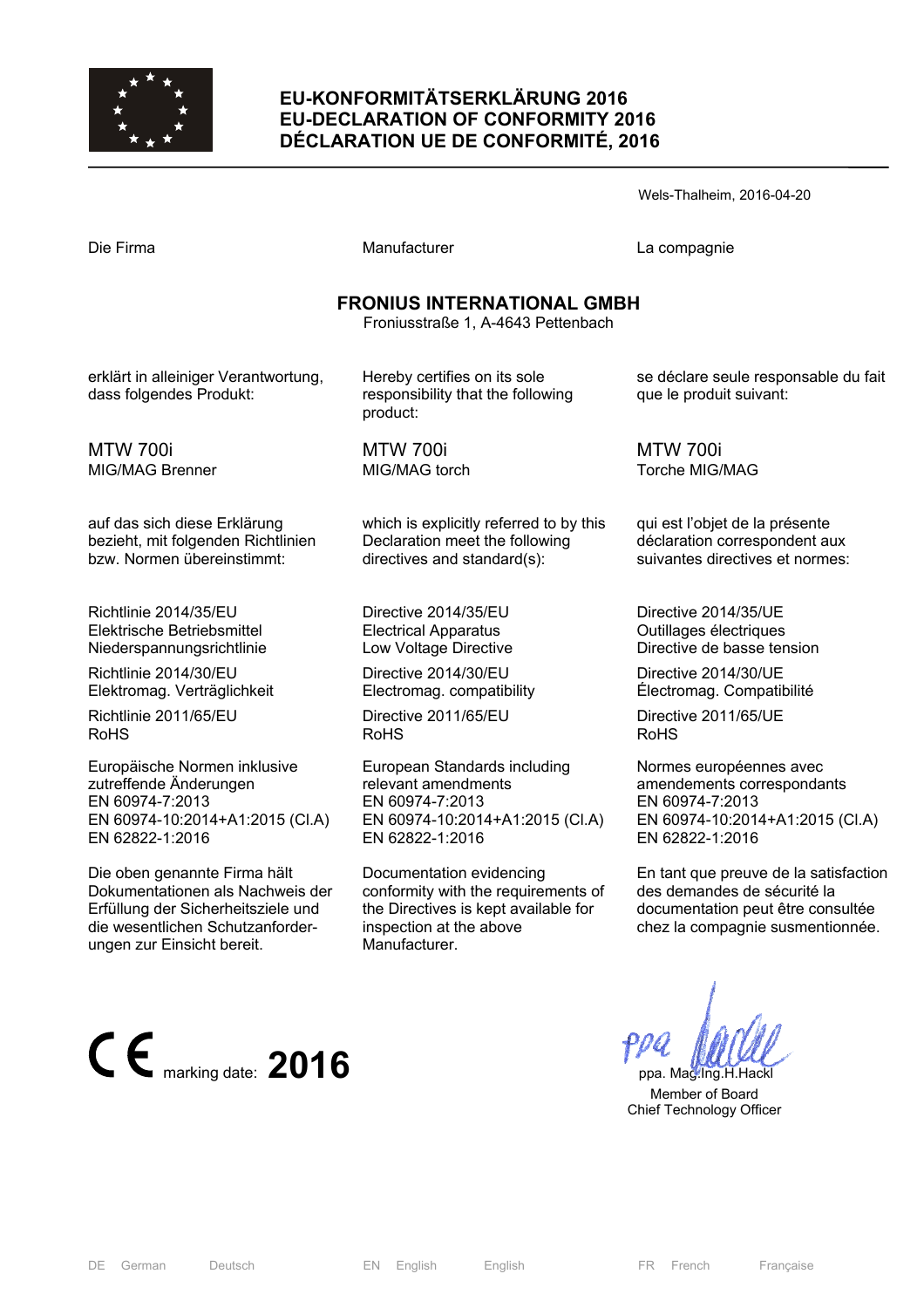

### **EU-DECLARATION OF CONFORMITY 2016 DICHIARAZIONE DI CONFORMITÀ UE, 2016 DECLARACIÓN UE DE CONFORMIDAD, 2016**

Wels-Thalheim, 2016-04-20

Manufacturer Costruttore La empresa

# **FRONIUS INTERNATIONAL GMBH**

Froniusstraße 1, A-4643 Pettenbach

Hereby certifies on its sole responsibility that the following product:

MTW 700i MIG/MAG torch

which is explicitly referred to by this Declaration meet the following directives and standard(s):

Directive 2014/35/EU Electrical Apparatus Low Voltage Directive

Directive 2014/30/EU Electromag. compatibility

Directive 2011/65/EU RoHS

European Standards including relevant amendments EN 60974-7:2013 EN 60974-10:2014+A1:2015 (Cl.A) EN 62822-1:2016

Documentation evidencing conformity with the requirements of the Directives is kept available for inspection at the above Manufacturer.



Con la presente certifica dichiara la sua esclusiva responsabilità che il seguente prodotto:

MTW 700i Torcia per saldatura MIG/MAG

al quale è esplicitamente riferita questa dichiarazione, è conforme alle seguente direttive e agli seguenti standard:

Direttiva 2014/35/UE Materiale elettrico Direttiva Bassa tensione

Direttiva 2014/30/UE Compatibilità elettromagnetica

Direttiva 2011/65/UE RoHS

Norme europee e rispettive modifiche EN 60974-7:2013 EN 60974-10:2014+A1:2015 (Cl.A) EN 62822-1:2016

La documentazione attestante la conformità alle richieste delle direttive sarà tenuta a disposizione per ispezioni presso il sopracitato costruttore.

declara bajo su exclusiva responsabilidad que el siguiente producto:

MTW 700i Antorcha MIG/MAG

al que se refiere la presente declaración está conforme con las siguientes directivas y normas:

Directiva 2014/35/UE Material eléctrico Directiva de baja tensión

Directiva 2014/30/UE Compatibilidad electromagnética

Directiva 2011/65/UE RoHS

Normas europeas incluidas las modificaciones correspondientes EN 60974-7:2013 EN 60974-10:2014+A1:2015 (Cl.A) EN 62822-1:2016

La empresa mencionada anteriormente tiene a disposición para inspección los documentos que confirman el cumplimiento de los objetivos de seguridad y los requisitos de protección esenciales.

 Member of Board Chief Technology Officer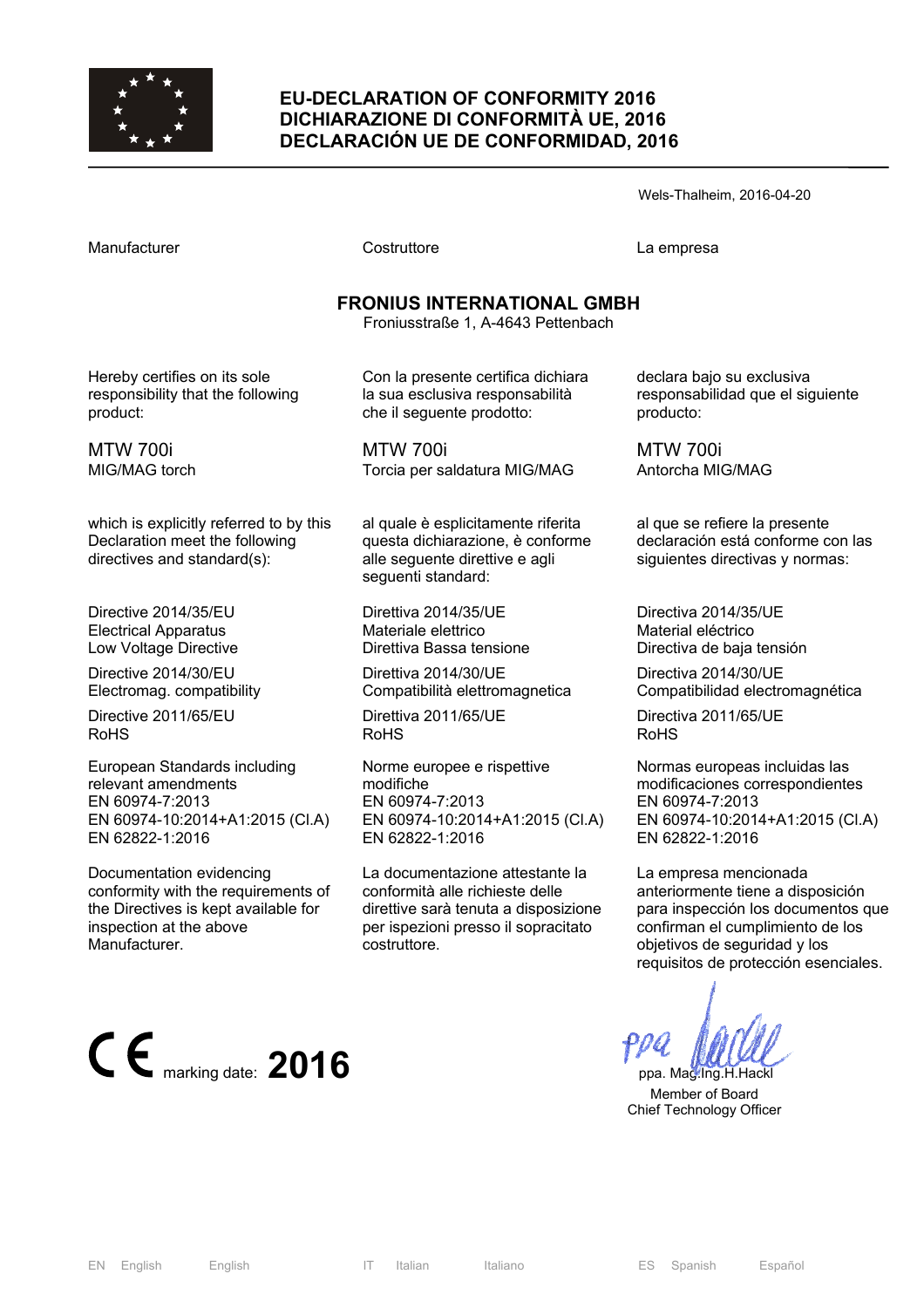

### **EU-OVERENSSTEMMELSESERKLÆRING 2016 EU-CONFORMITEITSVERKLARING 2016 DECLARAÇÃO UE DE CONFORMIDADE, 2016**

Wels-Thalheim, 2016-04-20

De firma A empresa

### **FRONIUS INTERNATIONAL GMBH**

Froniusstraße 1, A-4643 Pettenbach

Hermed erklærer vi, at følgende produkt:

verklaart in enige verantwoordelijkheid, dat het volgende product:

MTW 700i MIG/MAG-svejsebrænder

som denne erklæring vedrører, stemmer overens med følgende direktiver og standarder:

Direktiv 2014/35/EU Elektrisk materiel Lavspændingsdirektivet

Direktiv 2014/30/EU Elektromagnetisk kompatibilitett

Direktiv 2011/65/EU RoHS

Europæiske standarder inklusive relevante ændringer EN 60974-7:2013 EN 60974-10:2014+A1:2015 (Cl.A) EN 62822-1:2016

Ovennævnte virksomhed opbevarer dokumentation som bevis for opfyldelsen af sikkerhedsmålene og de grundlæggende beskyttelseskrav, således at det er muligt at få indsigt i denne dokumentation.



MTW 700i MIG/MAG toorts

waarop deze verklaring betrekking heeft, met volgende richtlijnen resp. normen overeenstemt:

Richtlijn 2014/35/EU Elektrische productimiddelen Laagspanningsrichtlijn

Richtlijn 2014/30/EU Elektromag. Verdraagzaamheid

Richtlijn 2011/65/EU RoHS

Europese normen incl. bijbehorende wijzigingsbladen EN 60974-7:2013 EN 60974-10:2014+A1:2015 (Cl.A) EN 62822-1:2016

De hierboven genoemde firma houdt documentatie als bewijs voor de vervulling van de veiligheidsdoelen en de essentiële veiligheidseisen ter inzage gereed.

na qualidade de único responsável, declara que o seguinte produto:

MTW 700i Maçarico MIG/MAG

que diz respeito à presente declaração, cumpre as seguintes directivas e normas:

Directiva 2014/35/UE Equipamento eléctrico Directiva de baixa tensão

Directiva 2014/30/UE Compatibilidade electromagnética

Directiva 2011/65/UE RoHS

Normas Europeias incluindo emendas aplicáveis EN 60974-7:2013 EN 60974-10:2014+A1:2015 (Cl.A) EN 62822-1:2016

A empresa acima mencionada mantém a documentação para consulta disponível, a título de comprovação do cumprimento dos objectivos de segurança e dos requisitos de segurança essenciais.

 Member of Board Chief Technology Officer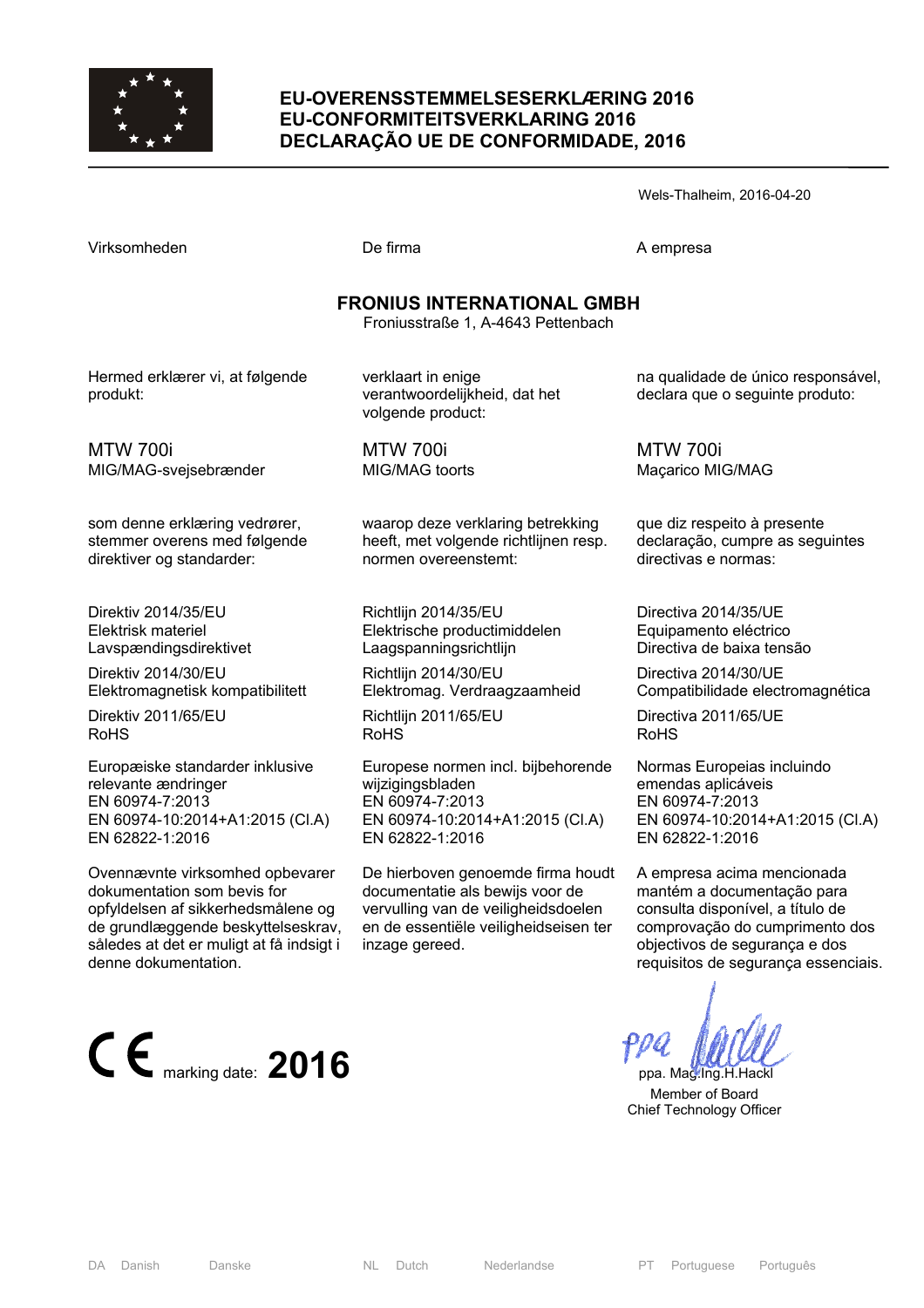

### **EU-MEGFELELŐSÉGI NYILATKOZAT 2016 EÚ VYHLÁSENIE O ZHODE 2016 EU PROHLÁŠENÍ O SHODĚ 2016**

Wels-Thalheim, 2016-04-20

A vállalat Společnost Národová výrobca Na vállalat Společnost Společnost Společnost Společnost Společnost Společnost

## **FRONIUS INTERNATIONAL GMBH**

Froniusstraße 1, A-4643 Pettenbach

a saját kizárólagos felelősségére nyilatkozza, hogy a következő termék:

MTW 700i MIG/MAG hegesztőégő

a saját kizárólagos felelősségére nyilatkozza, hogy a következő termék:

2014/35/EU irányelv Kisfeszültségre vonatkozó irányelvek

2014/30/EU irányelv Elektromágneses összeférhetőség

2011/65/EU irányelv RoHS

az európai szabványoknak, beleértve a változtatásokat is EN 60974-7:2013 EN 60974-10:2014+A1:2015 (Cl.A) EN 62822-1:2016

A fent említett vállalat a dokumentációkat betekintés céljára készenlétben tartja, a biztonsági célkitűzések teljesítésének és a lényeges biztonsági követelmények teljesítésének a bizonyítására.



prehlasuje na vlastnú zodpovednosť, že následujúcí výrobok:

MTW 700i Horák MIG/MAG

na ktorý sa toto prehlasenie o shode vzťahuje, zodpovedá následujúcím predpisom a normam:

Smernica 2014/35/EÚ pre elektrické zariadenie nízkého napätia

Smernica 2014/30/EÚ o elektromagnetickej kompatibilite

Smernica 2011/65/EÚ RoHS

Európske normy vrátane príslušných zmien EN 60974-7:2013 EN 60974-10:2014+A1:2015 (Cl.A) EN 62822-1:2016

Výššie uvedená firma udržuje technickú dokumentáciu ako dókaz naplňovánia bezpečnostných a ochranných požiadaviek a je pripravená predložit ju k nahliadnutiu.

prohlašuje s výhradní zodpovědností, že následující výrobek:

MTW 700i Hořák MIG/MAG

na který se toto prohlášení vztahuje, odpovídá následujícím směrnicím, resp. normám:

Směrnice 2014/35/EU Elektrická zařízení Směrnice pro nízké napětí

Směrnice 2014/30/EU Elektromagnetické kompatibility

Směrnice 2011/65/EU RoHS

Evropské normy včetně případných změn EN 60974-7:2013 EN 60974-10:2014+A1:2015 (Cl.A) EN 62822-1:2016

Výše uvedená společnost uchovává dokumentaci k nahlédnutí jako důkaz splnění bezpečnostních cílů a podstatných ochranných opatření.

 Member of Board Chief Technology Officer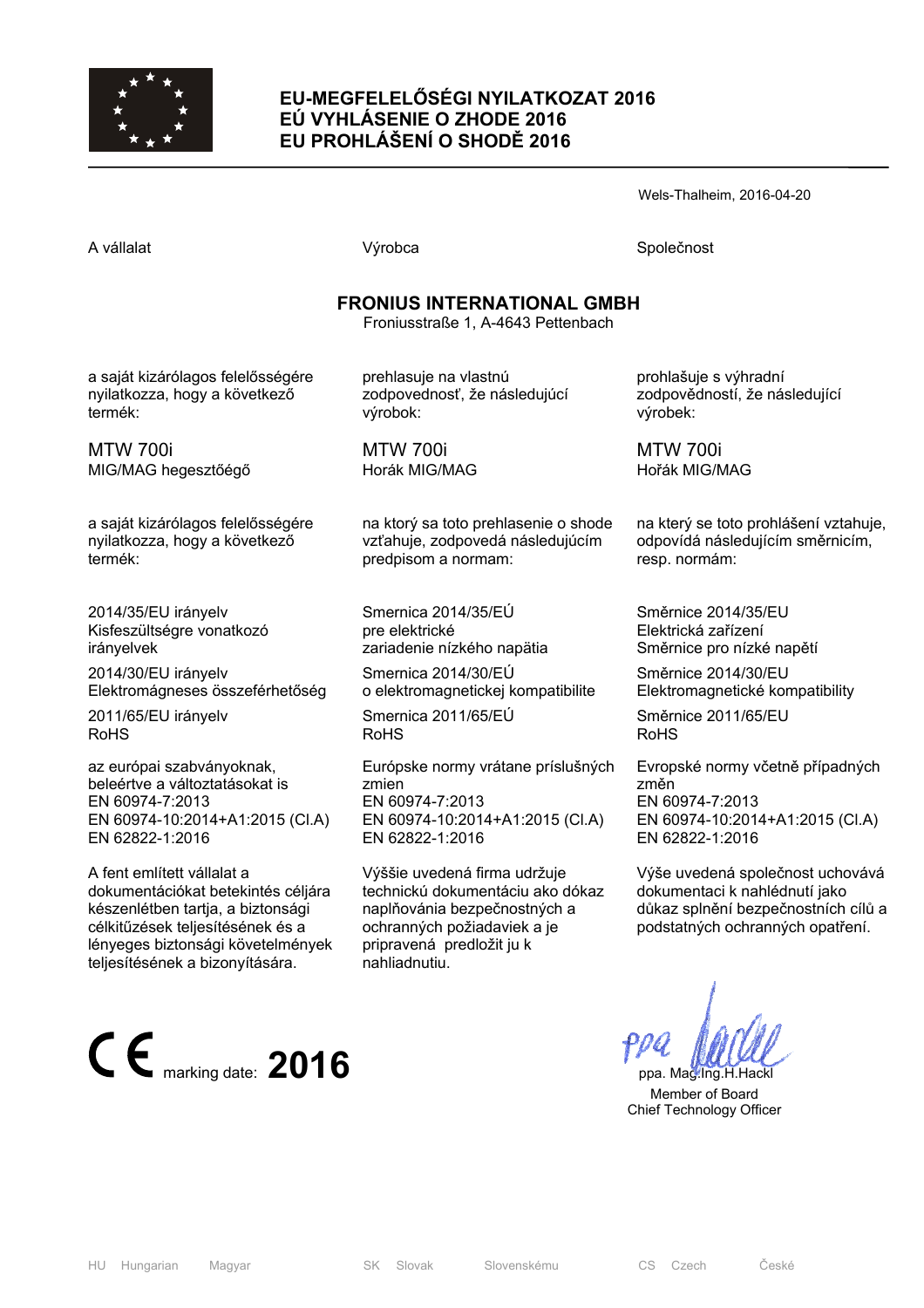

### **EU-KONFORMITÄTSERKLÄRUNG 2016 AB UYGUNLUK BEYANI 2016 DEKLARACJA ZGODNOŚCI UE 2016**

| Wels-Thalheim, 2016-04-20 |  |
|---------------------------|--|
|---------------------------|--|

| Die Firma |  |
|-----------|--|
|-----------|--|

Die Firma Üretici firma Firma

### **FRONIUS INTERNATIONAL GMBH**

Froniusstraße 1, A-4643 Pettenbach

erklärt in alleiniger Verantwortung, dass folgendes Produkt:

MTW 700i MIG/MAG Brenner

auf das sich diese Erklärung bezieht, mit folgenden Richtlinien bzw. Normen übereinstimmt:

Richtlinie 2014/35/EU Elektrische Betriebsmittel Niederspannungsrichtlinie

Richtlinie 2014/30/EU Elektromag. Verträglichkeit

Richtlinie 2011/65/EU RoHS

Europäische Normen inklusive zutreffende Änderungen EN 60974-7:2013 EN 60974-10:2014+A1:2015 (Cl.A) EN 62822-1:2016

Die oben genannte Firma hält Dokumentationen als Nachweis der Erfüllung der Sicherheitsziele und die wesentlichen Schutzanforderungen zur Einsicht bereit.



işbu belgede aşağıdaki ürünün kendi sorumluluğunda olduğunu onaylar:

MTW 700i MIG/MAG Torcu

bu beyan ile ilişkili olarak, aşağıdaki yönetmelikleri veya normları yerine getirir:

2014/35/EC sayılı yönetmelik elektrikli ekipman Alçak gerilim yönetmeliği

2014/30/EC sayılı yönetmelik Elektromanyetik Uyumluluk

2011/65/EG sayılı yönetmelik RoHS

İlgili değişiklikleri içeren Avrupa normları EN 60974-7:2013 EN 60974-10:2014+A1:2015 (Cl.A) EN 62822-1:2016

Yukarıda adı geçen üretici firma dokümanları güvenlik hedeflerini yerine getirme kanıtı olarak ve önemli korunma gereksinimlerine herhangi bir zamanda bakmak için tutar

oświadcza na własną odpowiedzialność, że następujący produkt:

MTW 700i Palnik MIG/MAG

do którego odnosi się niniejsza deklaracja, jest zgodny z następującymi dyrektywami i normami:

Dyrektywa 2014/35/UE Sprzęt elektryczny – Dyrektywa niskonapięciowa

Dyrektywa 2014/30/UE Kompatybilność elektromagnetyczna

Dyrektywa 2011/65/UE RoHS

Normy europejskie łącznie z odpowiednimi zmianami EN 60974-7:2013 EN 60974-10:2014+A1:2015 (Cl.A) EN 62822-1:2016

Wyżej wymieniona firma jest w posiadaniu dokumentacji, stanowiącej świadectwo spełnienia norm bezpieczeństwa i zapewnienia wymaganego poziomu zabezpieczeń, i udostępnia ją na żądanie.

 Member of Board Chief Technology Officer